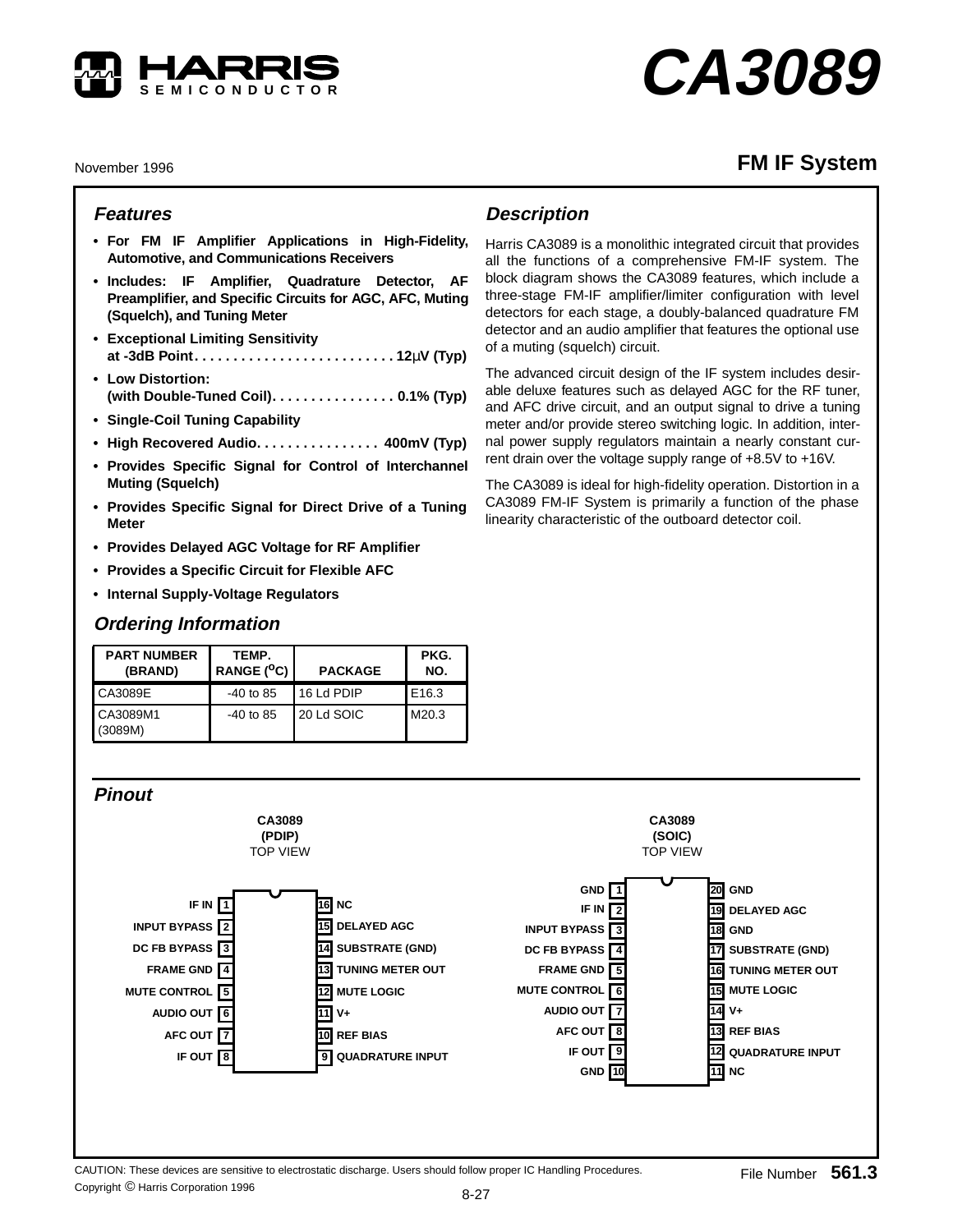| <b>Absolute Maximum Ratings</b> | <b>Thermal Information</b>                                                    |  |  |  |  |
|---------------------------------|-------------------------------------------------------------------------------|--|--|--|--|
| Supply Voltage                  | $\theta_{\rm JA}$ ( <sup>O</sup> C/W)<br>Thermal Resistance (Typical, Note 1) |  |  |  |  |
|                                 | PDIP Package<br>90<br>SOIC Package<br>80                                      |  |  |  |  |
|                                 | Maximum Junction Temperature (Plastic Package)  150 <sup>o</sup> C            |  |  |  |  |
| <b>Operating Conditions</b>     | Maximum Storage Temperature Range  -65 <sup>o</sup> C to 150 <sup>o</sup> C   |  |  |  |  |
|                                 | (SOIC - Lead Tips Only)                                                       |  |  |  |  |

CAUTION: Stresses above those listed in "Absolute Maximum Ratings" may cause permanent damage to the device. This is a stress only rating and operation of the device at these or any other conditions above those indicated in the operational sections of this specification is not implied. NOTE:

1.  $\theta_{JA}$  is measured with the component mounted on an evaluation PC board in free air.

#### **Electrical Specifications** V+ = 12V (See Figures 3 and 4)

| (NOTE 3)<br><b>PARAMETER</b>                              |                                 | <b>TEST CONDITIONS</b>                |                                                                             | TEMP.<br>$(^oC)$ | <b>MIN</b>     | <b>TYP</b> | MAX            | <b>UNITS</b> |
|-----------------------------------------------------------|---------------------------------|---------------------------------------|-----------------------------------------------------------------------------|------------------|----------------|------------|----------------|--------------|
| <b>DC CHARACTERISTICS</b>                                 |                                 |                                       |                                                                             |                  |                |            |                |              |
| Quiescent Circuit Current                                 |                                 | No signal input, Non muted            |                                                                             | 25               | 16             | 23         | 30             | mA           |
| DC Voltages                                               | Terminal 1 (IF Input)           |                                       |                                                                             | 25               | 1.2            | 1.9        | 2.4            | V            |
|                                                           | Terminal 2 (AC Return to Input) |                                       |                                                                             | 25               | 1.2            | 1.9        | 2.4            | $\vee$       |
|                                                           | Terminal 3 (DC Bias to Input)   |                                       |                                                                             | 25               | 1.2            | 1.9        | 2.4            | V            |
|                                                           | Terminal 6 (Audio Output)       |                                       |                                                                             | 25               | 5.0            | 5.6        | 6.0            | V            |
|                                                           | Terminal 10 (DC Reference)      |                                       |                                                                             | 25               | 5.0            | 5.6        | 6.0            | $\vee$       |
| <b>DYNAMIC CHARACTERISTICS</b>                            |                                 |                                       |                                                                             |                  |                |            |                |              |
| Input Limiting Voltage (-3dB point), V <sub>1</sub> (lim) |                                 |                                       | $f_{\bigcap}$ = 10.7MHz,<br>$f_{MOD} = 400 Hz$ ,<br>Deviation = $\pm$ 75kHz | 25               |                | 12         | 25             | μV           |
| AM Rejection (Terminal 6), AMR                            |                                 | $V_{IN} = 0.1 V,$<br>AM Mod. $= 30\%$ |                                                                             | 25               | 45             | 55         |                | dB           |
| Recovered AF Voltage (Terminal 6) $V_O$ (AF)              |                                 | $V_{IN} = 0.1V$                       |                                                                             | 25               | 300            | 400        | 500            | mV           |
| <b>Total Harmonic</b><br>Distortion, THD<br>(Note 2)      | Single Tuned (Terminal 6)       |                                       |                                                                             | 25               | $\blacksquare$ | 0.5        | 1.0            | %            |
|                                                           | Double Tuned (Terminal 6)       |                                       |                                                                             | 25               |                | 0.1        | $\blacksquare$ | $\%$         |
| Signal Plus Noise to Noise Ratio (Terminal 6)             |                                 |                                       |                                                                             | 25               | 60             | 67         |                | dB           |

NOTES:

2. THD characteristics are essentially a function of the phase characteristics of the network connected between Terminals 8, 9, and 10.

3. Terminal numbers refer to 16 Lead PDIP.

#### **Application Information**







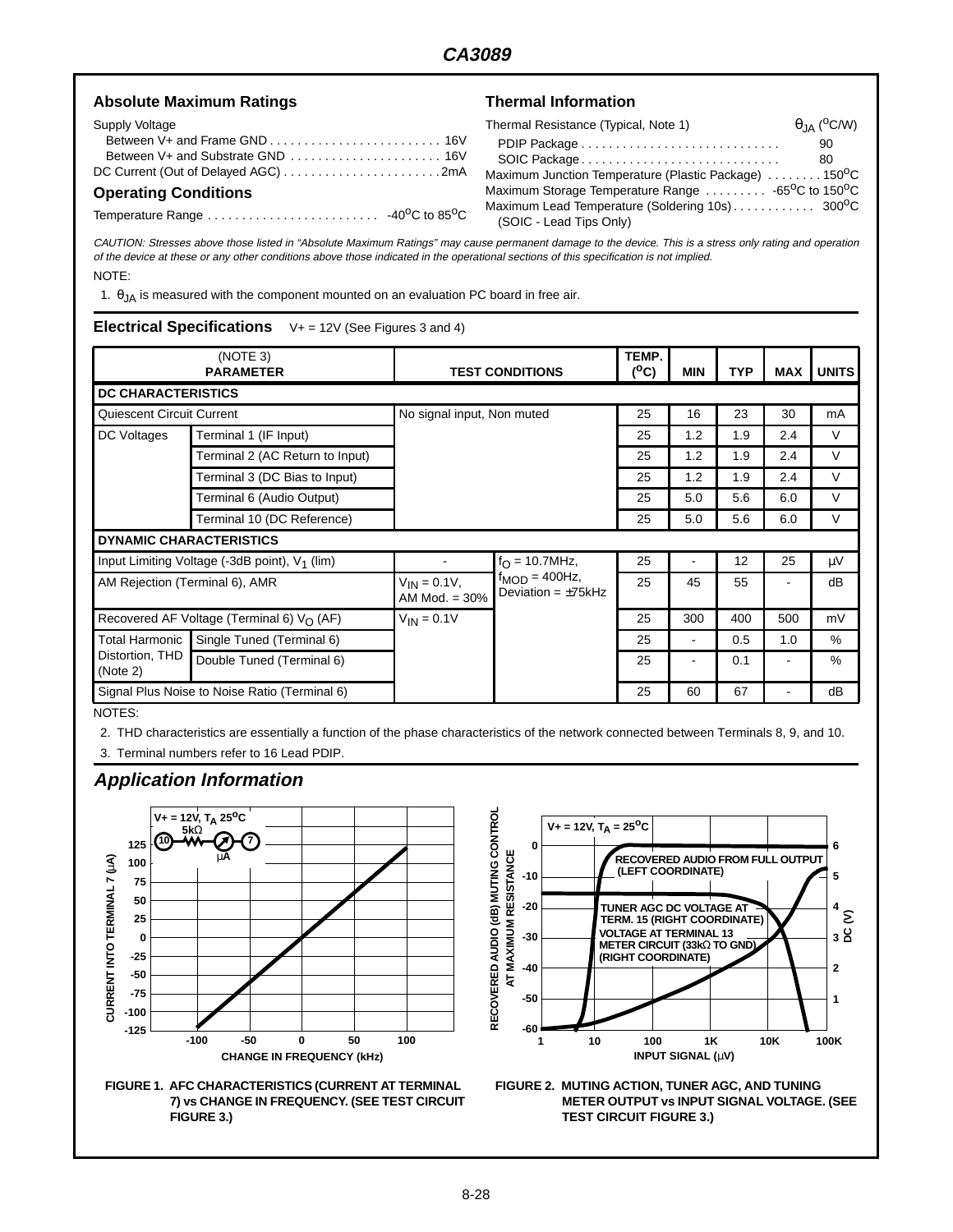

#### NOTES:

- 4. All resistance values are in ohms.
- 5. L tunes with 100pF (C) at 10.7MHz.
- 6.  $Q_0$  (unloaded)  $\cong$  75 (G.I. Automatic Mfg. Div. EX22741 or equivalent).

NOTES:

7. All resistance values are in ohms.

**2**

**0.02** µ**F**

**3 0.01** µ**F**

**51 1**

 $0.05$ µ

8. T PRI. - Q<sub>0</sub> (unloaded)  $\cong$  75 (tunes with 100pF (C<sub>1</sub>) 20<sup> $\uparrow$ </sup> of 34e on  $\frac{7}{32}$ " dia. form).

**14 4**

**8**

**V+ = 12V**

**22**µ**H 5K**

**9**

**CA3089E**

**TUNING** 

**10 K** **15**

**0.001** µ**F** **13**

**8.2K**

**100 C2**

**C1**

**100 pF**

**3K**

**pF**

**33K**

**FULL 150**µ**A SCALE**

**0.001** µ**F**

**10**

**5 12** **6**

**7**

**T (NOTE 8)**

**2.7K**

**AFC OUTPUT**

**0.5M**

**120K**

**470**

**AUDIO OUT** 

**0.01** µ**F**

**0.33**µ**F**

- 9. SEC. Q<sub>0</sub> (unloaded)  $\cong$  75 (tunes with 100pF (C<sub>2</sub>) 20<sup> $\uparrow$ </sup> of 34e on  $^{7}/_{32}$ " dia. form).
- 10. kQ (percent of critical coupling)  $\approx$  70%.
	- (Adjusted for coil voltage  $V_C$ ) = 150mV.

Above values permit proper operation of mute (squelch) circuit "E" type slugs, spacing 4mm.

#### **FIGURE 3. TEST CIRCUIT FOR CA3089E USING A SINGLE-TUNED DETECTOR COIL**

#### **FIGURE 4. TEST CIRCUIT FOR CA3089E USING A DOUBLE-TUNED DETECTOR COIL**

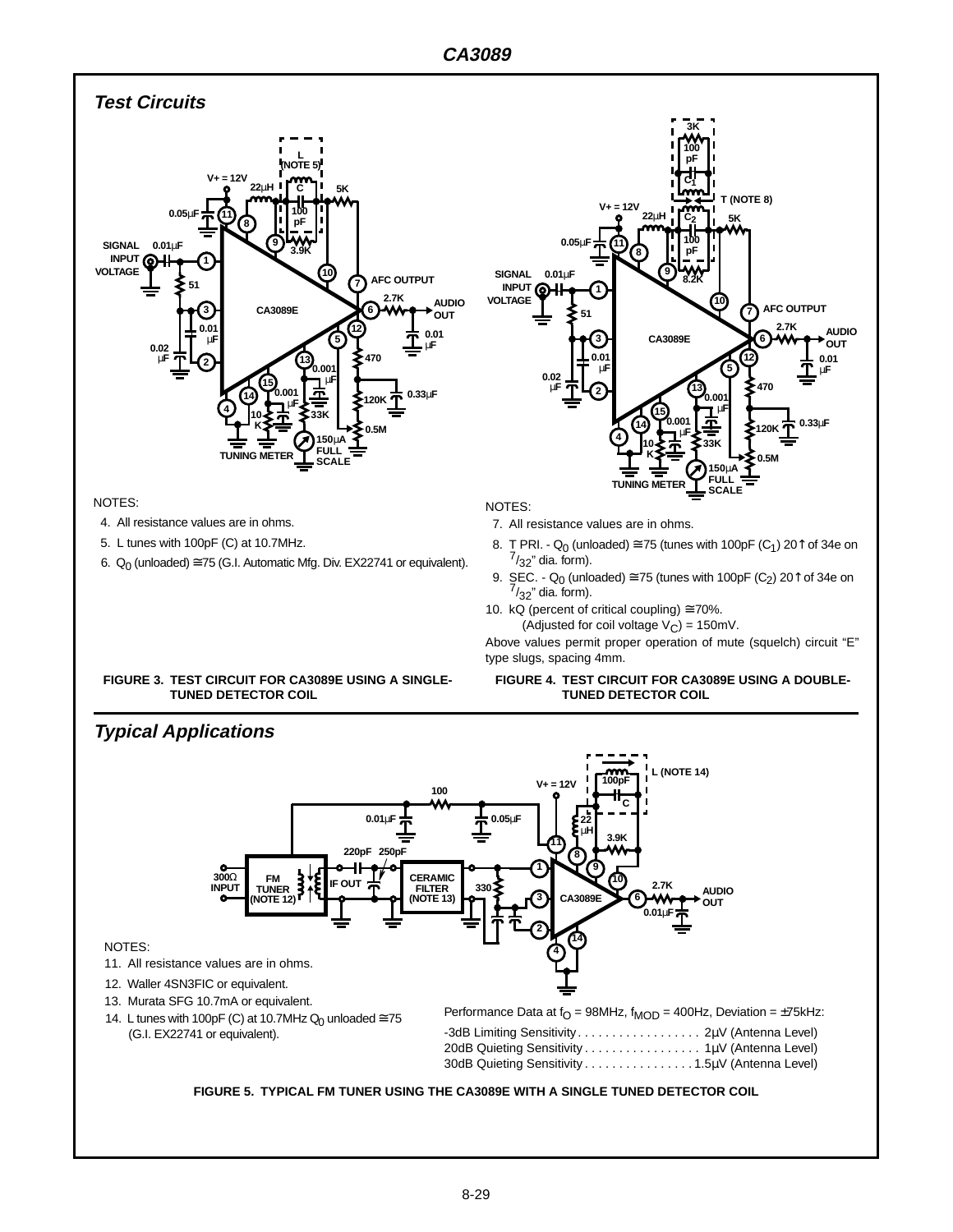

18. Pin numbers refer to 16 lead DIP.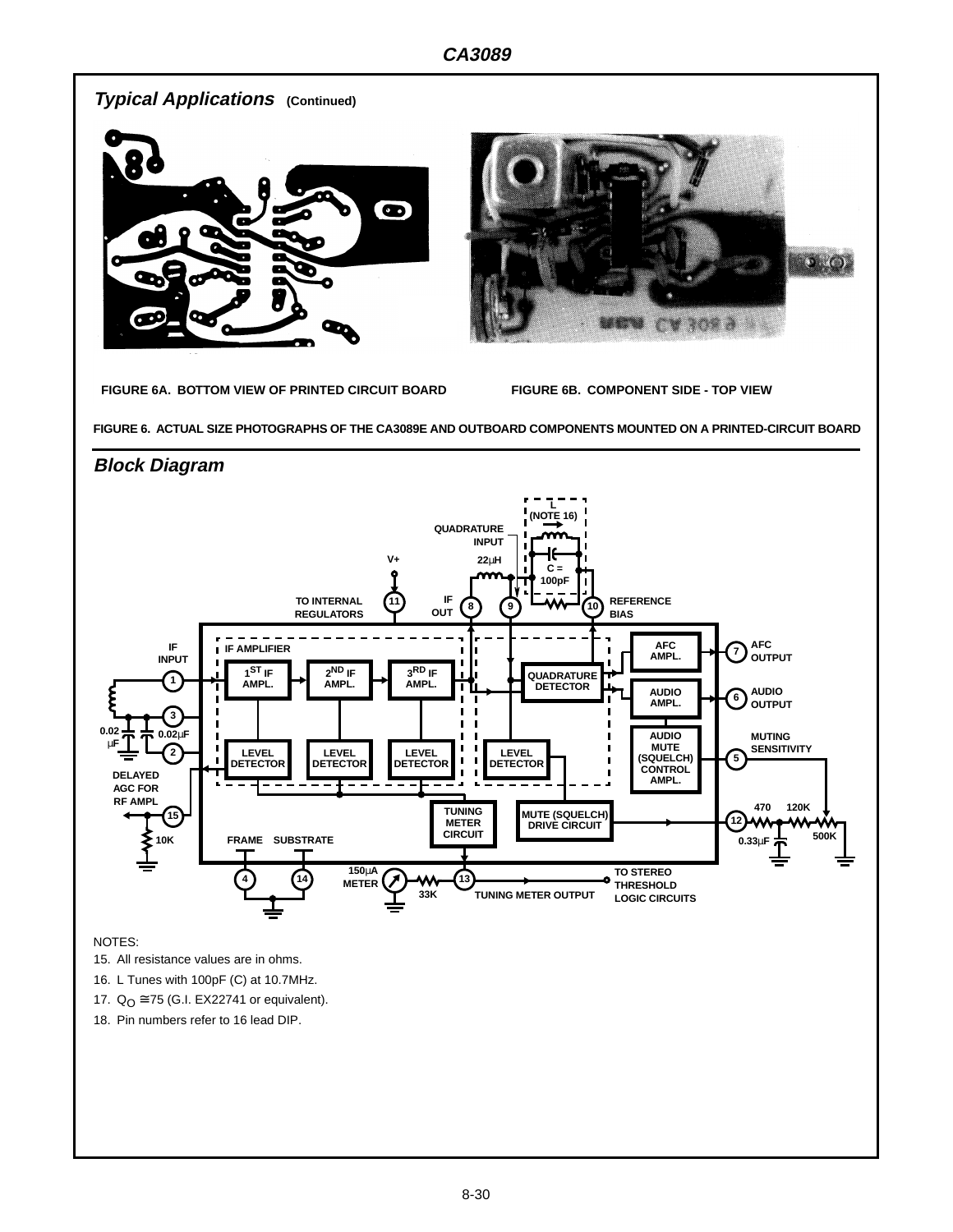